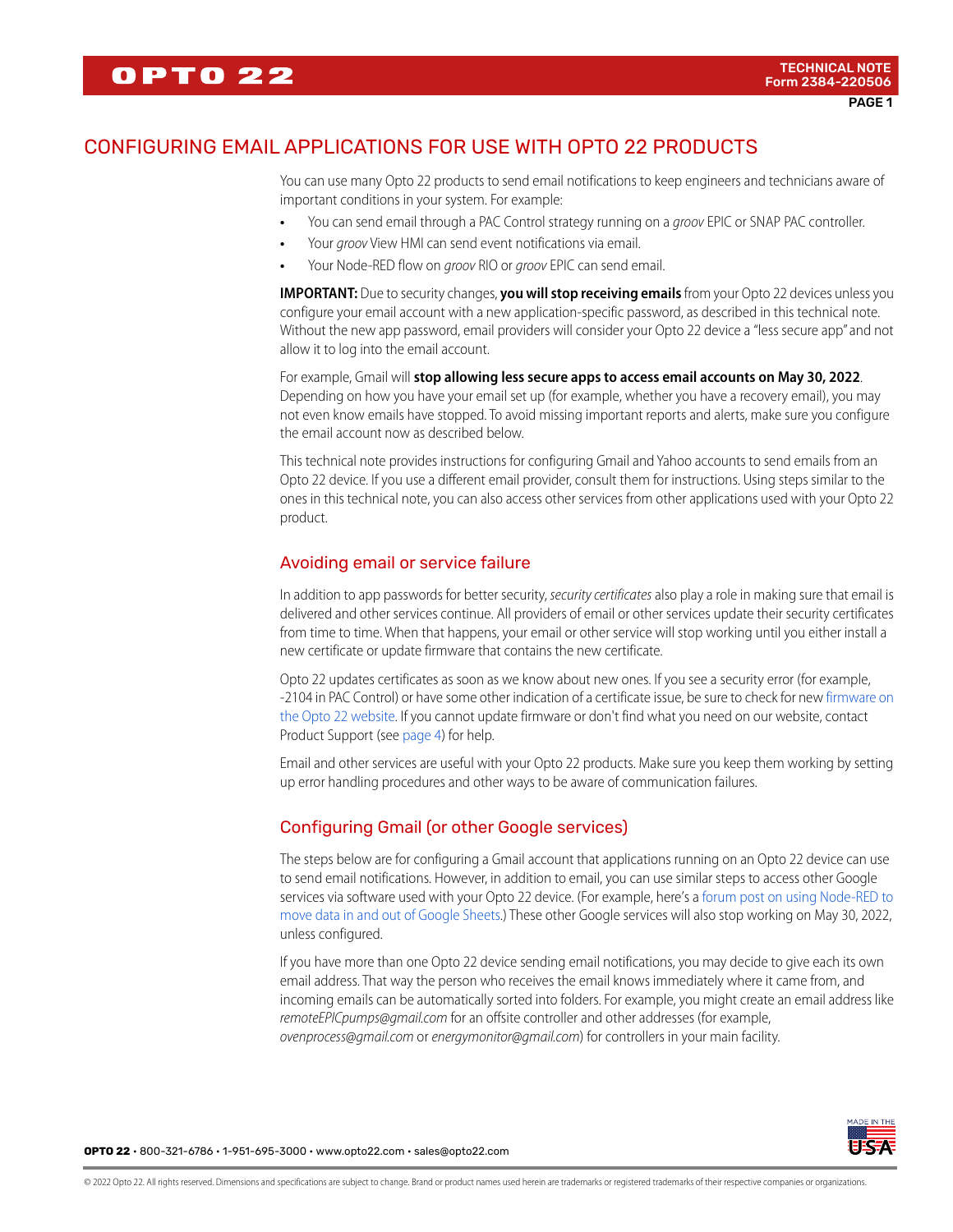PAGE 2

Here are the steps for configuring a Gmail account.

NOTE: You will need a phone number to receive a one-time 2-step verification code.

- **1.** Go to [https://accounts.google.com.](https://accounts.google.com) Log into an existing account or create a new account if you wish.
- **2.** In the navigation column at left, click Security.
- **3.** In the box labeled Signing in to Google, click 2-Step Verification.
- **4.** Click Get Started.
- **5.** When prompted, enter your password.
- **6.** Enter the phone number you want to use for 2-step verification, and select Text message or Phone call. Click Next (bottom right).
- **7.** Enter the confirmation code received on the phone. Click Next.
- **8.** Click TURN ON.

NOTE: Enabling 2-step verification automatically turns off the Less Secure Access setting. The app password replaces that access and is more secure.

**9.** Click the arrow to go back to the Security page. Under 2-step Verification, click App passwords. Sign in again.

## $\leftarrow$  App passwords

App passwords let you sign in to your Google Account from apps on devices that don't support 2-Step Verification. You'll only need to enter it once so you don't need to remember it. Learn more

| You don't have any app passwords.                                    |                      |   |                 |  |
|----------------------------------------------------------------------|----------------------|---|-----------------|--|
| Select the app and device you want to generate the app password for. |                      |   |                 |  |
| Select app                                                           | Select device<br>∫հո | ▼ |                 |  |
|                                                                      |                      |   | <b>GENERATE</b> |  |
|                                                                      |                      |   |                 |  |

- **10.** Click the Select app dropdown and choose Mail.
- **11.** Click the Select device dropdown and choose Other.
- **12.** Enter a name for the device.

Multiple devices can use the same password if they use the same address for sending email, in which case you can enter a generic name, for example, Opto 22 controllers. Or you can assign individual passwords under separate device names.

For example, suppose you are an OEM and are using the same email address for machines at all your customer sites. If you want to revoke email for one customer, you can go into your email account and simply turn off that customer's machine password, rather than having to go on site or download new logic to turn off that machine feature.

**13.** Click Generate.

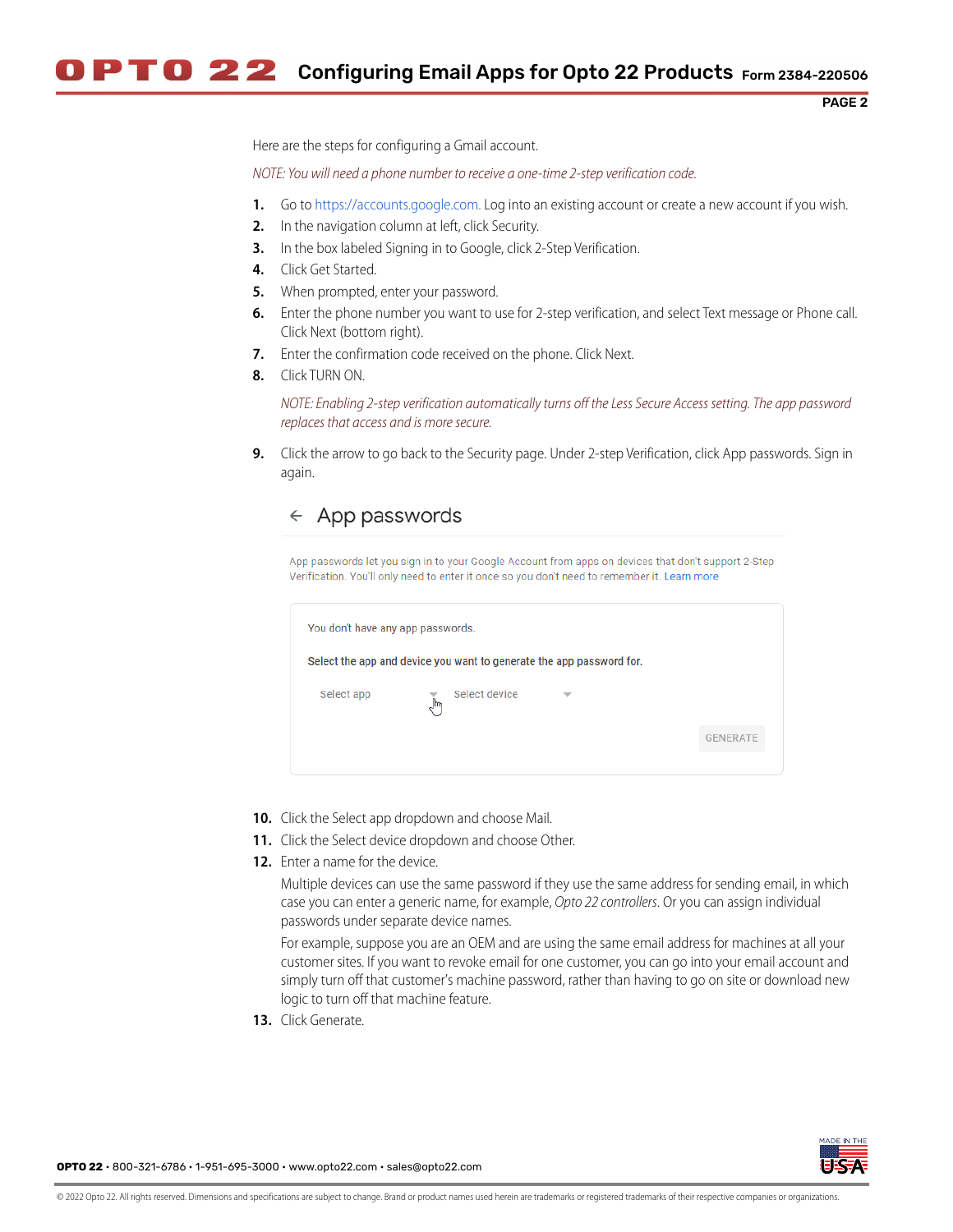PAGE 3

|                                            | Your app password for your device                                                                                                                                                                                                                                                                                                                                                             |  |
|--------------------------------------------|-----------------------------------------------------------------------------------------------------------------------------------------------------------------------------------------------------------------------------------------------------------------------------------------------------------------------------------------------------------------------------------------------|--|
|                                            | smym fcce xpyw xxxx                                                                                                                                                                                                                                                                                                                                                                           |  |
| Email<br>securesally@gmail.com<br>Password | How to use it<br>Go to the settings for your Google Account in<br>the application or device you are trying to set<br>up. Replace your password with the 16-<br>character password shown above.<br>Just like your normal password, this app<br>password grants complete access to your<br>Google Account. You won't need to remember<br>it, so don't write it down or share it with<br>anyone. |  |

**14.** Keep the generated password in a secure place so you can use it for any device you want to allow to use the account. (Ignore the text underneath the password about not needing to remember it.)

For example, you may have more than one PAC Control strategy that uses the same email account. Or you may use the same app password for groov View events, Node-RED emails, and Google services. In addition, you should keep the app password backed up and safe in case you need to restore factory settings or the backup file fails or is lost.

- **15.** Click DONE.
- **16.** In the software running on your Opto 22 device (for example, a PAC Control strategy), replace the usual login password for the Gmail account with the one that was just generated. Note that this password is only for your devices; for sign-in by a human, you use the same password you used before.

## Configuring Yahoo Mail

A description and brief steps are included here. If you have questions or run into any problems, see the [complete configuration instructions in Yahoo Help.](https://help.yahoo.com/kb/new-mail-for-desktop/SLN15241.html?impressions=true&guccounter=1&guce_referrer=aHR0cHM6Ly93d3cuZ29vZ2xlLmNvbS8&guce_referrer_sig=AQAAAJZJ-q54M9RnIkwKgJ8M5ksTkHzHEVYeJT5EqHcMrNzm4OlMP7vGeiPEW9Ko6BcwIxeN42Mw5Q-Rm2VZ5wgU4tIZcpAQONowaIoOqxMspUkEMOHs6ZUpYslsxd59AopBGGTksLz8ndfvfrvU4UKJTaFT_uxlRZ-DJN5-KS8jRWRX)

To access your Yahoo Mail account on apps running on your Opto 22 device (for example, PAC Control, Node-RED, or groov View), you'll need to generate and use an app password. An app password is a long, randomly generated code that gives a non-Yahoo app permission to access your Yahoo account. Yahoo does not require 2-step authorization.

Use these steps to generate a Yahoo app password:

- **1.** Sign in to your Yahoo Account Security page.
- **2.** Click Generate app password or Generate and manage app passwords.
- **3.** Enter your app's name (for example, PAC Control) in the text field.
- **4.** Click Generate password.
- **5.** Keep the generated password in a secure place so you can use it for any device you want to allow to use the account.

For example, you may have more than one PAC Control strategy that uses the same email account. Or you may use the same app password for groov View events, Node-RED emails, and Google services. In